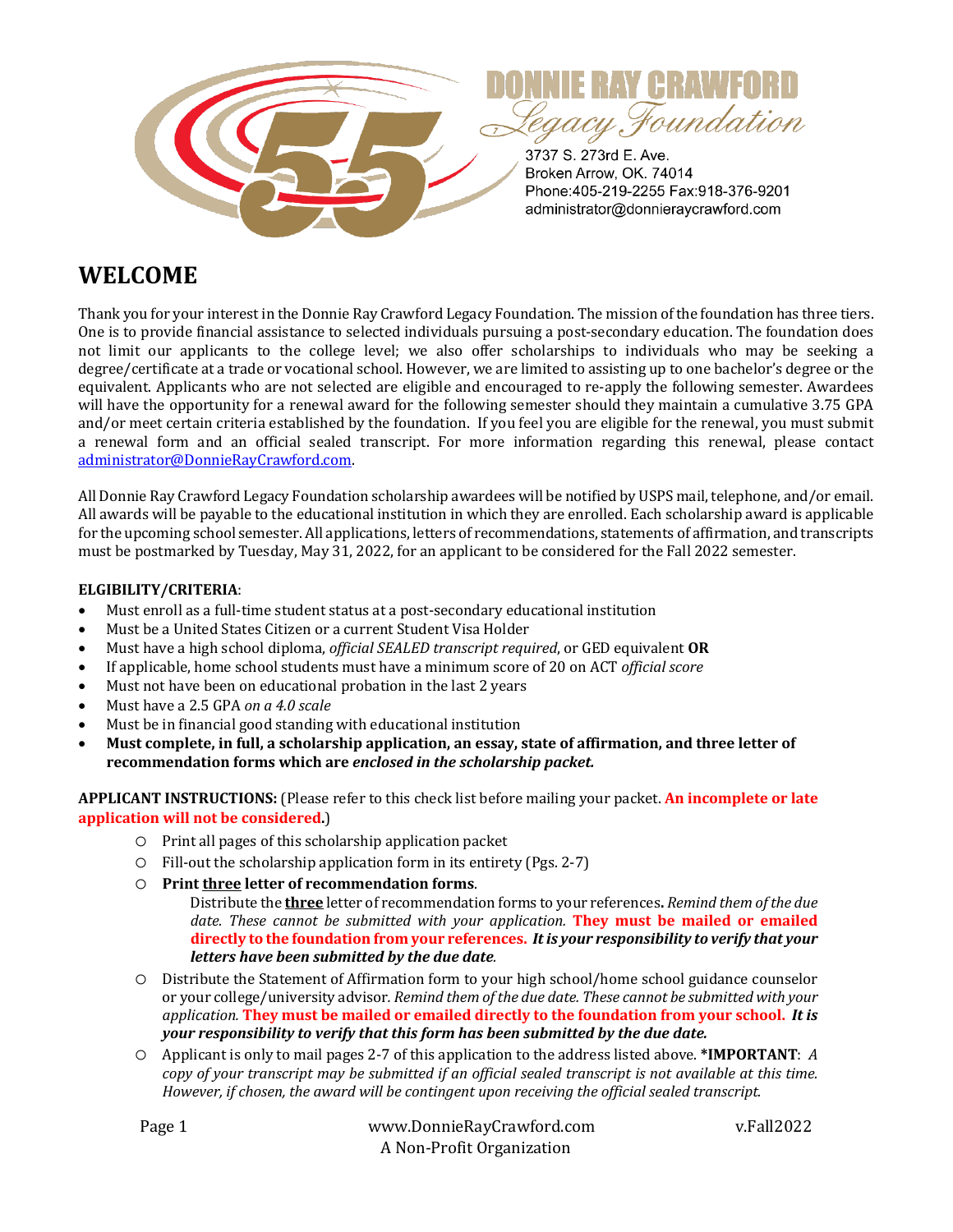

# **Donnie Ray Crawford Legacy Foundation**

3737 S. 273 E Ave. **Broken Arrow, OK 74014** Phone: 405-219-2255 Email: Administrator@DonnieRayCrawford.com

> Applicant (New): \_ Applicant (Re-apply):\_\_\_

Please Check One of the Following:

# **SCHOLARSHIP APPLICATION**

**SEMESTER FALL 2022** 

MUST BE POSTMARKED NO LATER THAN TUESDAY, MAY 31ST, 2022

#### **Biographical Information**

|        | College/University Information (Planning to attend) Manual College/University Information (Planning to attend) |            |
|--------|----------------------------------------------------------------------------------------------------------------|------------|
|        |                                                                                                                |            |
|        |                                                                                                                |            |
|        |                                                                                                                |            |
|        | City: _________________________________State: __________________________________Zip Code: ____________________ |            |
|        | Funding the Scholarship Award: (This address may be different than the institution's main address)             |            |
|        |                                                                                                                |            |
|        |                                                                                                                |            |
|        |                                                                                                                |            |
|        | City: _______________________________State: _________________________________Zip Code: _______________________ |            |
| Page 2 | www.DonnieRayCrawford.com                                                                                      | v.Fall2022 |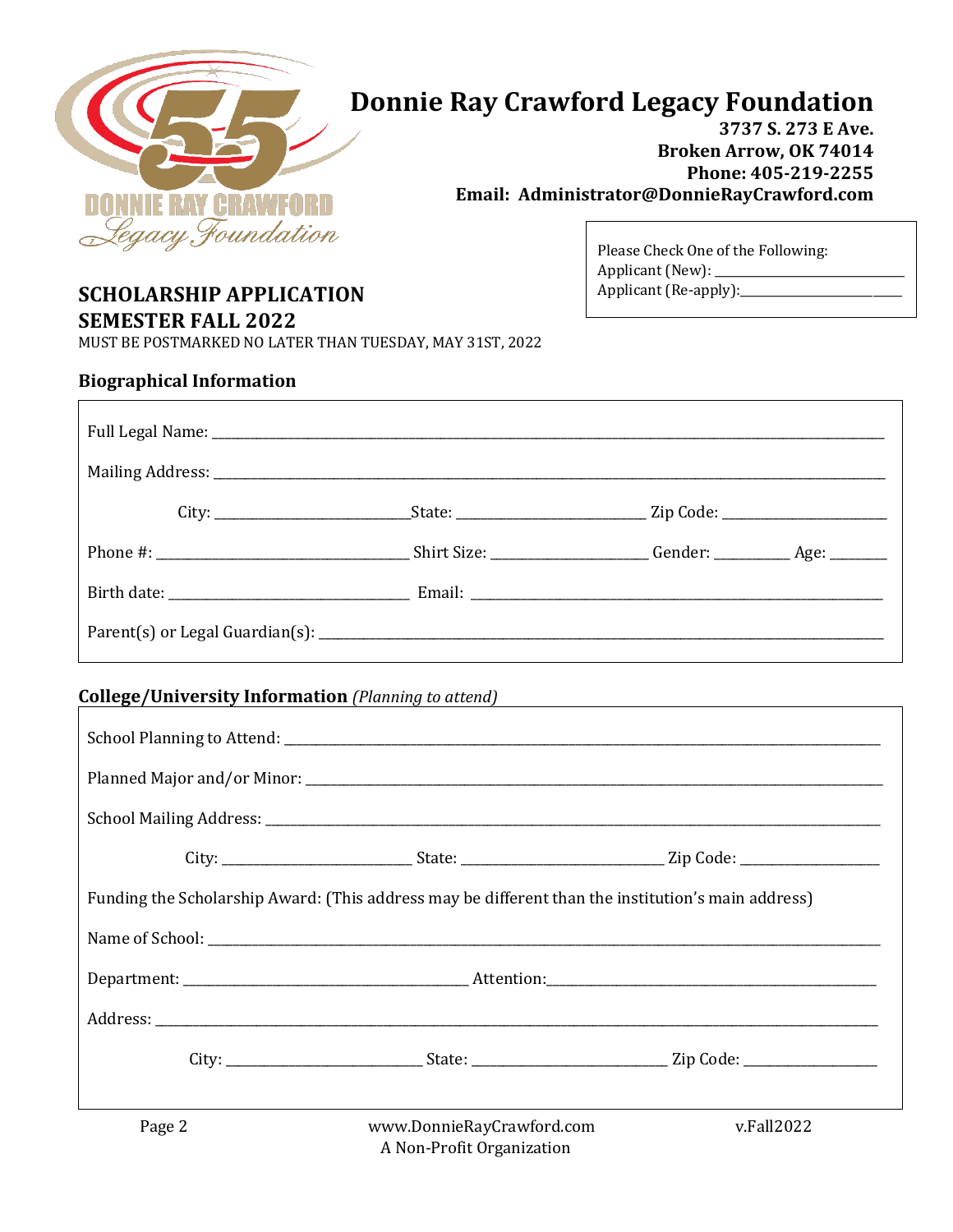### High School/Home School Information Please complete if you are a first-time student enrolling in college on a full-time basis.

| application. Refer to *IMPORTANT note in welcome letter. |                                                                                                                                                                                                                               | Name of High School or Home School Institution: Include an official and SEALED copy of transcript with |
|----------------------------------------------------------|-------------------------------------------------------------------------------------------------------------------------------------------------------------------------------------------------------------------------------|--------------------------------------------------------------------------------------------------------|
|                                                          |                                                                                                                                                                                                                               |                                                                                                        |
|                                                          | Achievements While in School: The Contract of the Contract of the Contract of the Contract of the Contract of the Contract of the Contract of the Contract of the Contract of the Contract of the Contract of the Contract of |                                                                                                        |
|                                                          |                                                                                                                                                                                                                               |                                                                                                        |
|                                                          |                                                                                                                                                                                                                               |                                                                                                        |
|                                                          |                                                                                                                                                                                                                               |                                                                                                        |

# **College/University Information**

| Application. Refer to *IMPORTANT note in welcome letter. | Name of most current College/University attended: Include an official SEALED copy of transcript with        |  |
|----------------------------------------------------------|-------------------------------------------------------------------------------------------------------------|--|
|                                                          |                                                                                                             |  |
|                                                          |                                                                                                             |  |
|                                                          |                                                                                                             |  |
|                                                          |                                                                                                             |  |
|                                                          |                                                                                                             |  |
|                                                          |                                                                                                             |  |
|                                                          |                                                                                                             |  |
|                                                          |                                                                                                             |  |
|                                                          | ,我们也不会有什么。""我们的人,我们也不会有什么?""我们的人,我们也不会有什么?""我们的人,我们也不会有什么?""我们的人,我们也不会有什么?""我们的人                            |  |
|                                                          |                                                                                                             |  |
| application. Refer to *IMPORTANT note in welcome letter. | Name of second most current College/University attended: Include an official SEALED copy of transcript with |  |
|                                                          |                                                                                                             |  |
|                                                          |                                                                                                             |  |
|                                                          |                                                                                                             |  |

٦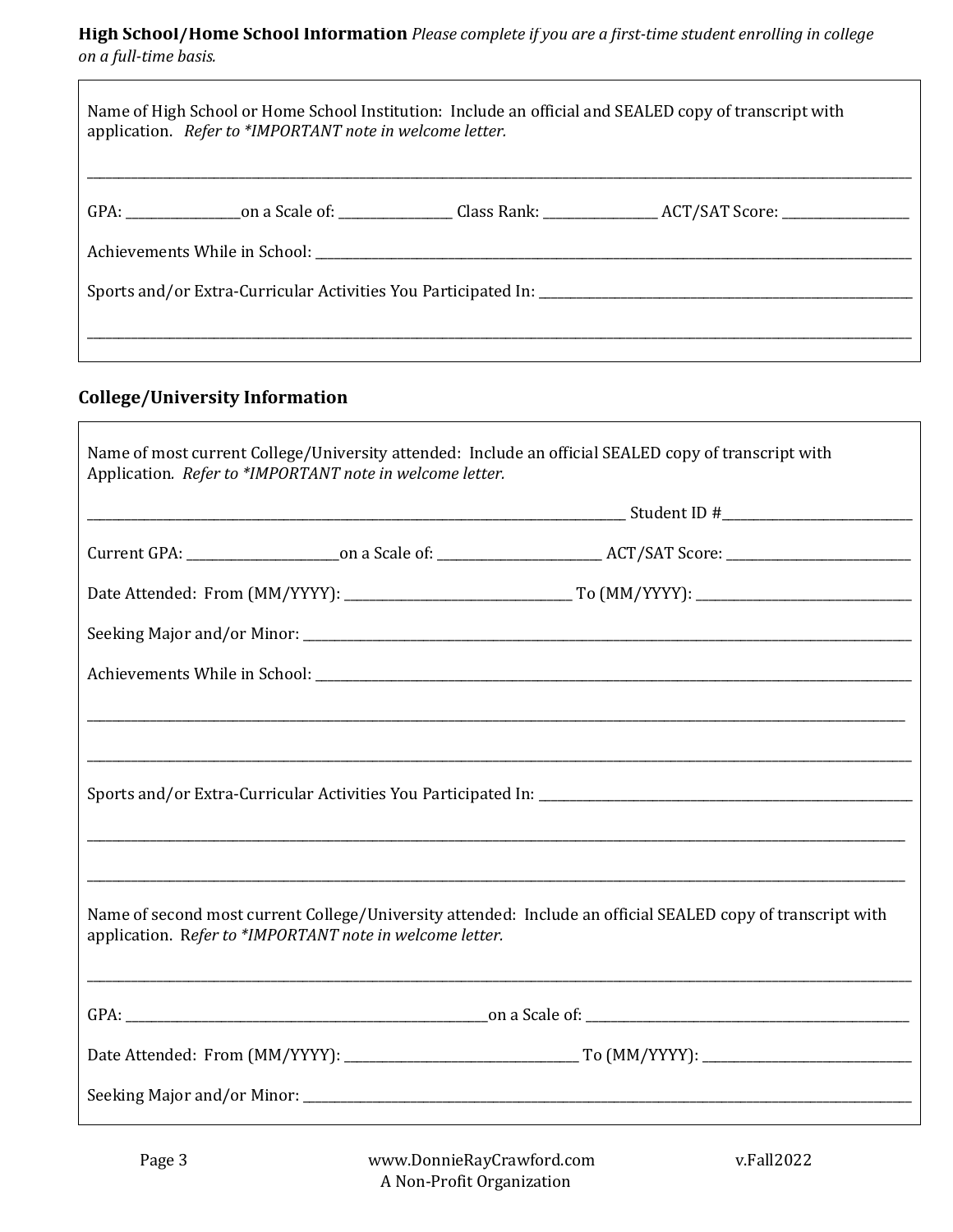## **Personal Life**

| ,我们也不能会有什么。""我们的人,我们也不能会有什么?""我们的人,我们也不能会有什么?""我们的人,我们也不能会有什么?""我们的人,我们也不能会有什么?"" |  |  |
|-----------------------------------------------------------------------------------|--|--|
| ,我们也不能会在这里,我们的人们就会在这里,我们的人们就会不能会在这里,我们的人们就会不能会不能会不能会。""我们的人们,我们也不能会不能会不能会不能会不能会不  |  |  |
| ,我们也不能会在这里,我们的人们就会在这里,我们的人们就会在这里,我们的人们就会在这里,我们的人们就会在这里,我们的人们就会在这里,我们的人们就会在这里,我们的  |  |  |
|                                                                                   |  |  |
|                                                                                   |  |  |
|                                                                                   |  |  |
|                                                                                   |  |  |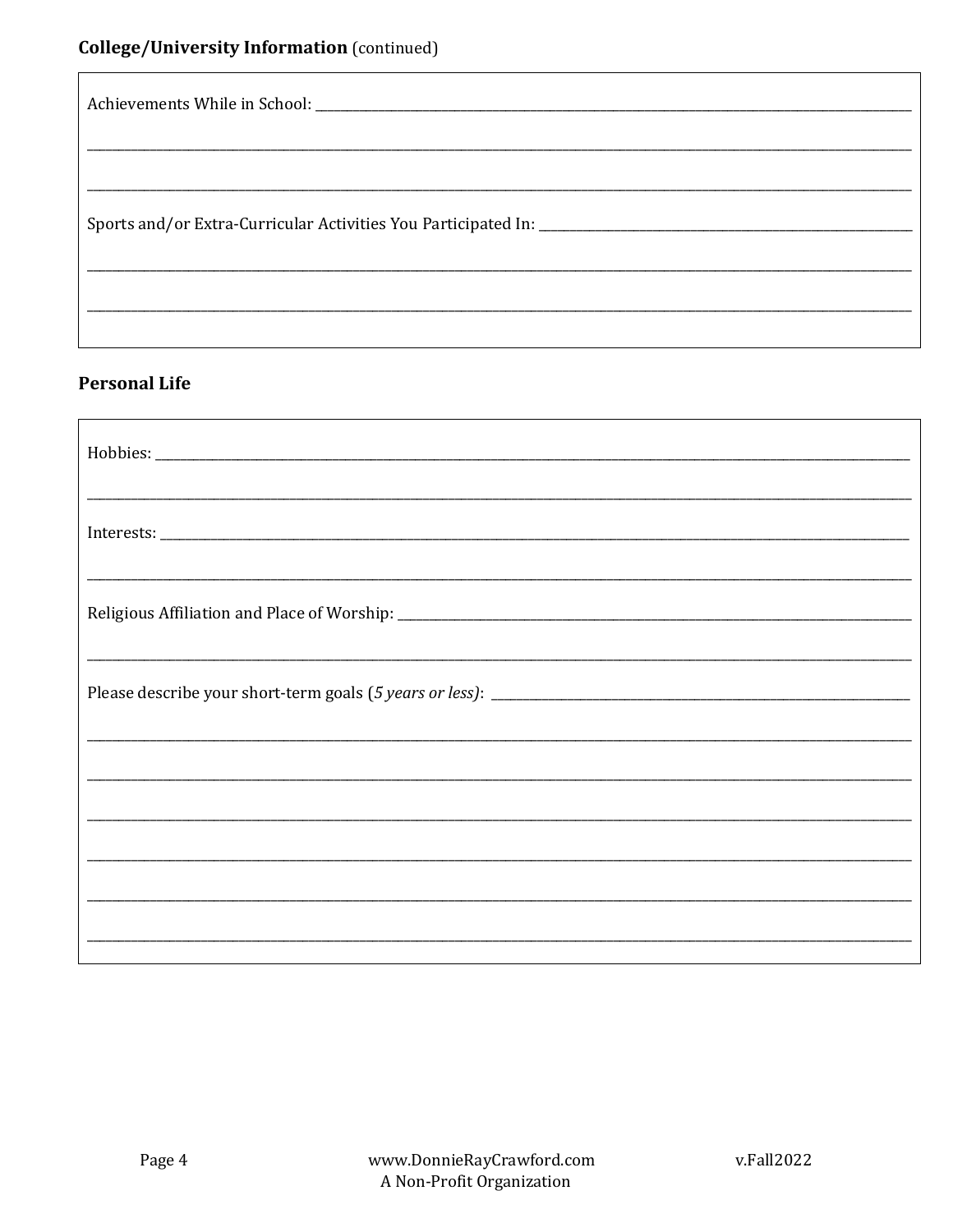| Please describe your long-term goals (10 years or more): _______________________ |  |
|----------------------------------------------------------------------------------|--|
|                                                                                  |  |
|                                                                                  |  |
|                                                                                  |  |
|                                                                                  |  |

## **Work Information**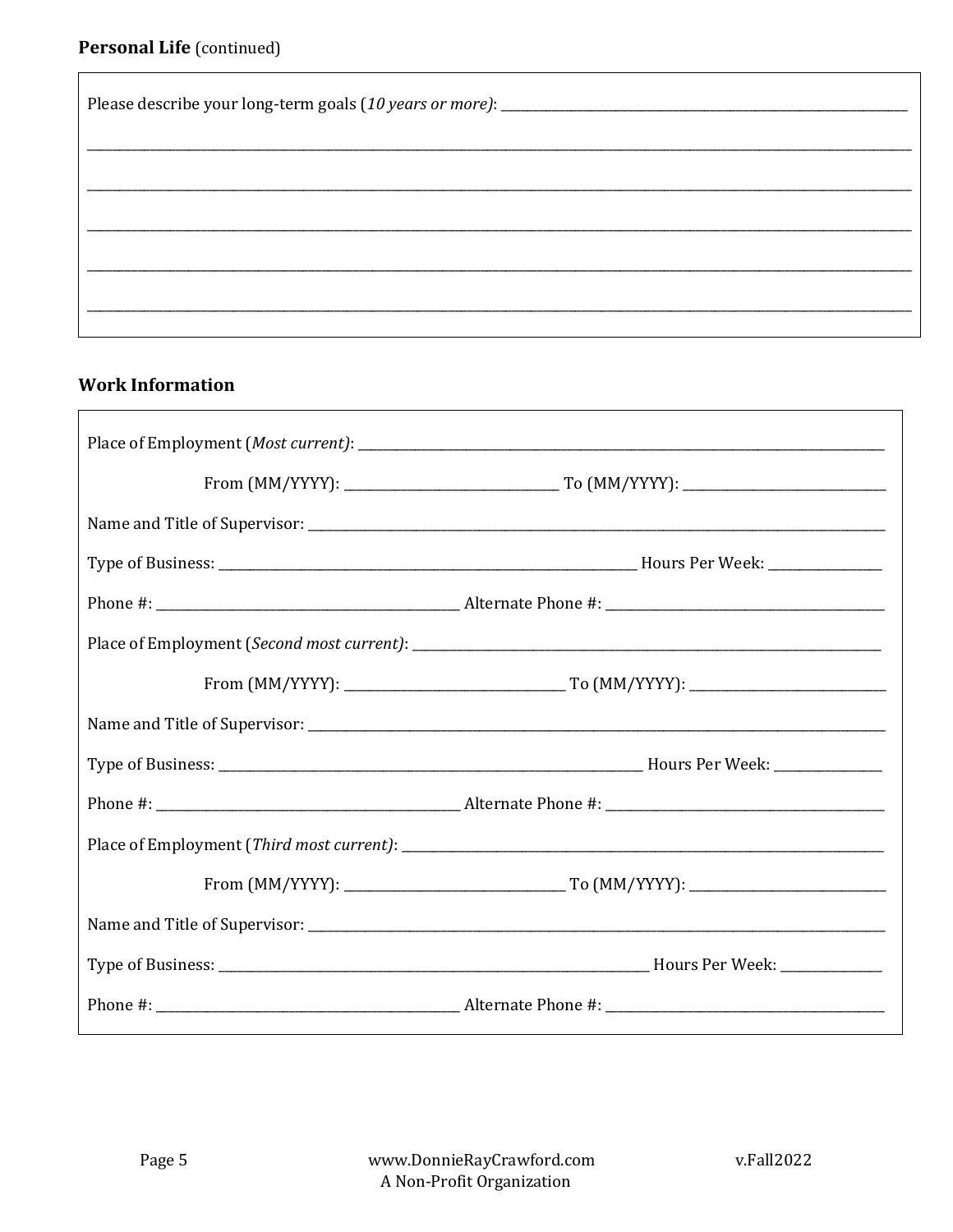$\Gamma$ 

| Please List Your Community Involvement and/or Public Service Details: |                                                                                                          |  |
|-----------------------------------------------------------------------|----------------------------------------------------------------------------------------------------------|--|
|                                                                       |                                                                                                          |  |
|                                                                       |                                                                                                          |  |
|                                                                       |                                                                                                          |  |
|                                                                       |                                                                                                          |  |
|                                                                       |                                                                                                          |  |
|                                                                       |                                                                                                          |  |
|                                                                       | Please List Your Leadership Roles: (i.e. Student Government, Athletic Coach, Managerial Positions, etc.) |  |
|                                                                       |                                                                                                          |  |
|                                                                       |                                                                                                          |  |
|                                                                       |                                                                                                          |  |
|                                                                       |                                                                                                          |  |
|                                                                       |                                                                                                          |  |
|                                                                       |                                                                                                          |  |
|                                                                       |                                                                                                          |  |
|                                                                       |                                                                                                          |  |
|                                                                       |                                                                                                          |  |

### Have you had any prior knowledge of Donnie Ray Crawford prior to filling out this application?

If yes, please write your essay about Donnie Ray Crawford, and how he has/could influence your life. If you answered no, research Donnie Ray Crawford and write your essay about the person you feel he embodied. Please note, this essay is an important part of the application. Please be mindful of the importance of this step in the process. CONTENT, grammar, punctuation, spelling, etc. will be evaluated.

**\_\_\_**\_\_\_\_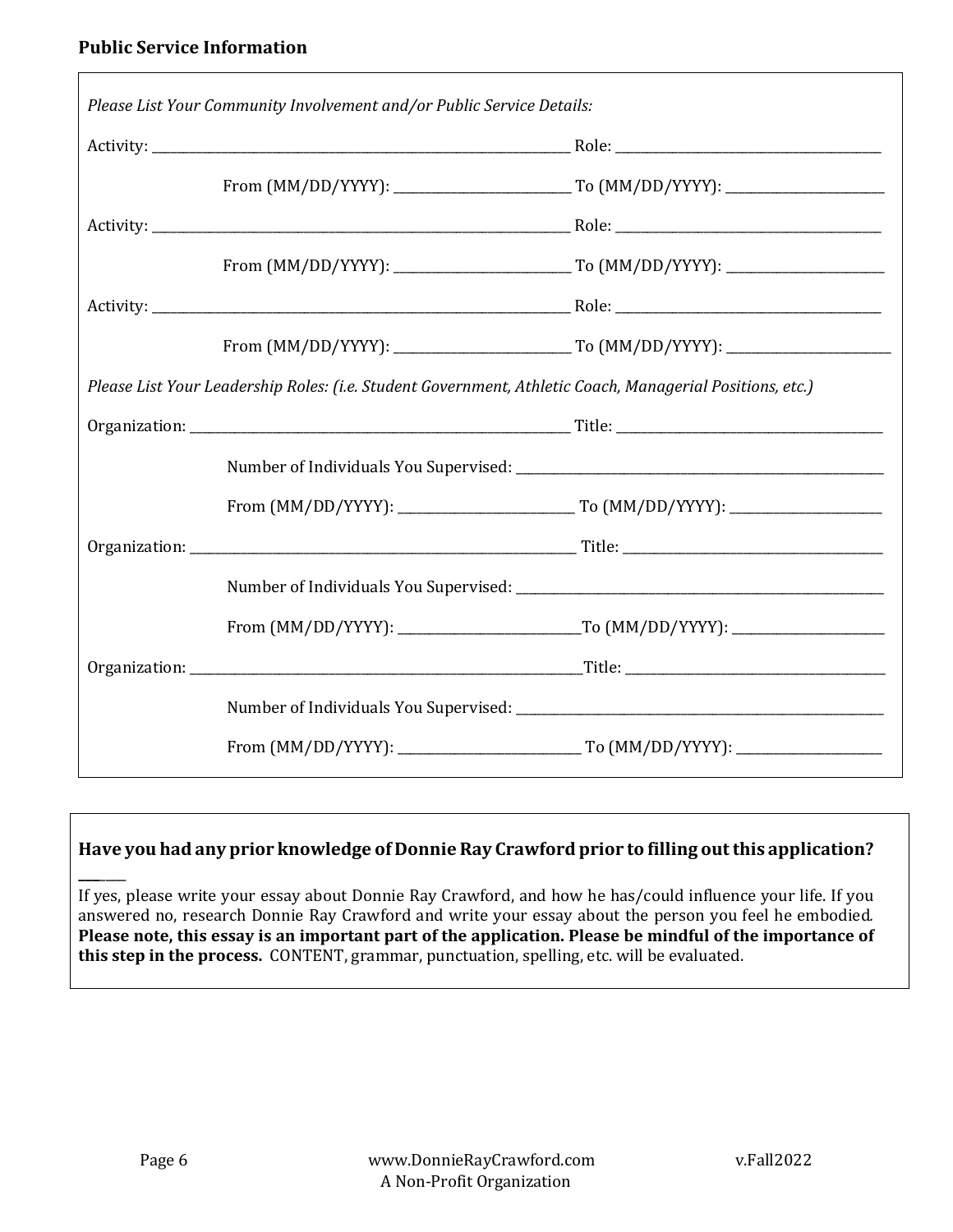#### **Additional Information**

| Are you currently receiving any other scholarships or financial assistance? ________________________                                                                                                                                                                                                                                                                                                                                                                                                                                                                                                                                            |  |  |  |
|-------------------------------------------------------------------------------------------------------------------------------------------------------------------------------------------------------------------------------------------------------------------------------------------------------------------------------------------------------------------------------------------------------------------------------------------------------------------------------------------------------------------------------------------------------------------------------------------------------------------------------------------------|--|--|--|
| Do you intend to use the Donnie Ray Crawford Legacy Foundation scholarship for:                                                                                                                                                                                                                                                                                                                                                                                                                                                                                                                                                                 |  |  |  |
|                                                                                                                                                                                                                                                                                                                                                                                                                                                                                                                                                                                                                                                 |  |  |  |
| Recipients of the Donnie Ray Crawford Legacy Foundation scholarships are encouraged to accept their<br>scholarships at the annual Donnie Ray Crawford Memorial Race held mid-summer or during the annual Chili<br>Bowl Nationals race held in January. However, this is not a requirement. The foundation also publishes photos<br>and other pertinent information about our recipients on our website and other forms of social media. The<br>foundation may ask you, from time-to-time, to reflect on how the Donnie Ray Crawford Legacy Foundation was<br>able to help you.<br>If selected, are these reasonable requests for you? _________ |  |  |  |

I hereby acknowledge that all information provided in this application is accurate and true:

**PRINTED NAME OF APPLICANT**: \_\_\_\_\_\_\_\_\_\_\_\_\_\_\_\_\_\_\_\_\_\_\_\_\_\_\_\_\_\_\_\_\_\_\_\_\_\_\_\_\_\_\_\_\_\_\_\_\_\_\_\_\_\_\_\_\_\_\_\_\_\_\_\_\_\_\_\_\_\_\_\_\_\_\_\_\_\_\_\_\_\_\_\_\_

**SIGNATURE OF APPLICANT:** \_\_\_\_\_\_\_\_\_\_\_\_\_\_\_\_\_\_\_\_\_\_\_\_\_\_\_\_\_\_\_\_\_\_\_\_\_\_\_\_\_\_\_\_\_\_\_\_\_\_\_\_\_\_\_\_\_\_\_\_\_\_\_\_\_\_\_\_\_\_\_\_\_\_\_\_\_\_\_\_\_\_\_\_\_

**DATE:** \_\_\_\_\_\_\_\_\_\_\_\_\_\_\_\_\_\_\_\_\_\_\_\_\_\_\_\_\_\_\_\_\_\_\_\_\_\_\_\_\_\_\_\_\_\_\_\_\_\_\_\_\_\_\_\_\_\_\_\_\_\_\_\_\_\_\_\_\_\_\_\_\_\_\_\_\_\_\_\_\_\_\_\_\_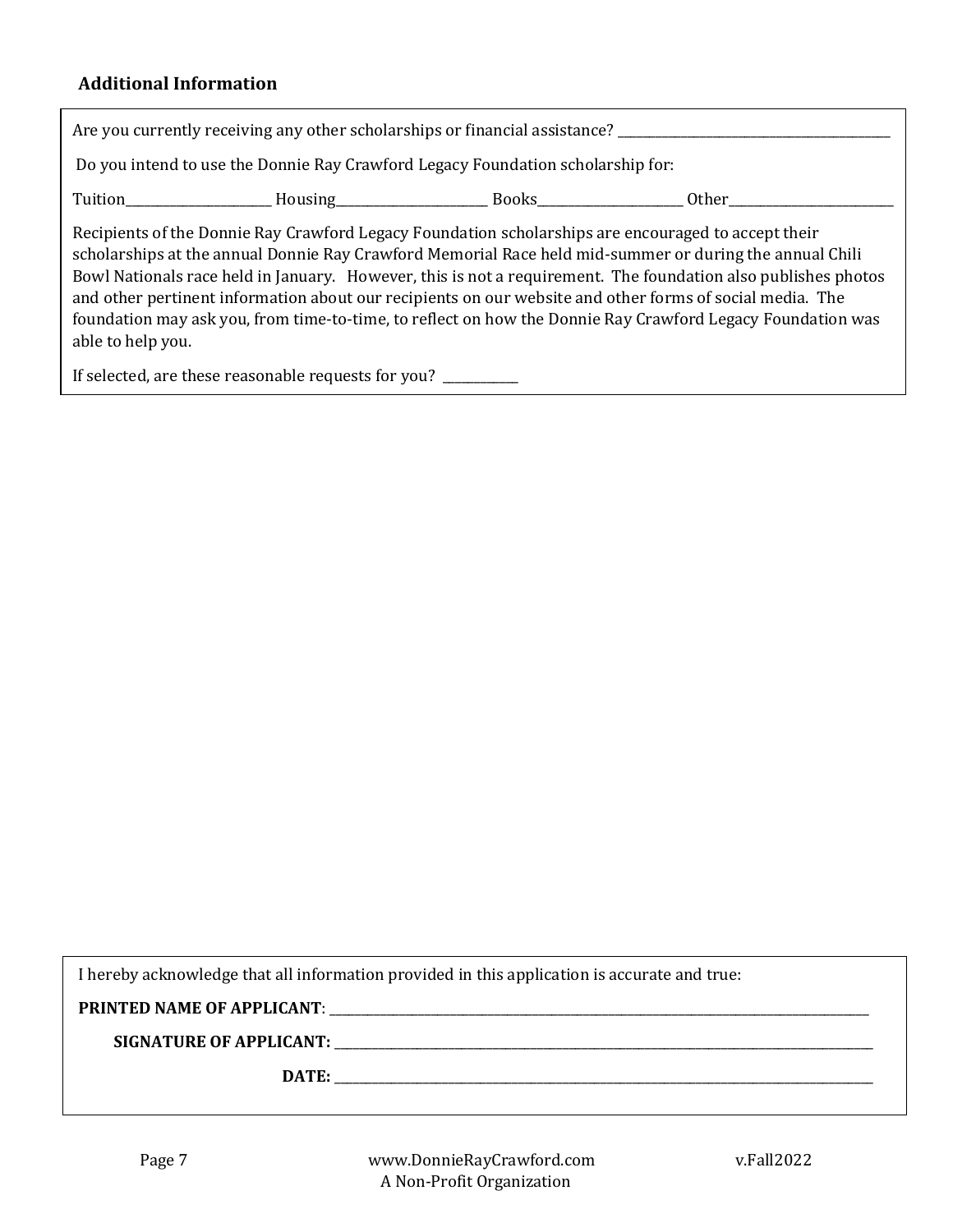

# **STATEMENT OF AFFIRMATION BY HIGH SCHOOL OR HOME SCHOOL GUIDANCE COUNSELOR**

This form is required for high school or home school students enrolling in college. *Must be postmarked no later than Tuesday, May 31st, 2022, for the FALL 2022 Semester*

## **TO BE FILLED OUT BY APPLICANT**

I give my permission to disclose all information deemed necessary regarding my past and current enrollment at this institution. I understand this form will be submitted to the Donnie Ray Crawford Legacy Foundation with the knowledge that its contents will not be shared. I waive my right to see the confidential statements submitted on this form.

| TO BE FILLED OUT BY COUNSELOR - Please mail or email the completed form directly to:<br>Donnie Ray Crawford Legacy Foundation<br>3737 S. 273 E. Ave.<br>Broken Arrow, OK 74014<br>Email: Administrator@DonnieRayCrawford.com |                                                                                                            |
|------------------------------------------------------------------------------------------------------------------------------------------------------------------------------------------------------------------------------|------------------------------------------------------------------------------------------------------------|
| Please select one:                                                                                                                                                                                                           |                                                                                                            |
|                                                                                                                                                                                                                              | I affirm this applicant is in the process of successfully meeting the criteria for graduation set forth by |
|                                                                                                                                                                                                                              |                                                                                                            |
| I affirm this applicant has successfully met all the criteria for graduation set forth by the state of:                                                                                                                      |                                                                                                            |
|                                                                                                                                                                                                                              |                                                                                                            |
|                                                                                                                                                                                                                              |                                                                                                            |
|                                                                                                                                                                                                                              |                                                                                                            |
|                                                                                                                                                                                                                              | ,我们也不能会有什么。""我们的人,我们也不能会有什么?""我们的人,我们也不能会有什么?""我们的人,我们也不能会有什么?""我们的人,我们也不能会有什么?""                          |
|                                                                                                                                                                                                                              |                                                                                                            |
| SIGNATURE OF HIGH SCHOOL/HOME SCHOOL GUIDANCE COUSELOR:                                                                                                                                                                      |                                                                                                            |
| Please call Jake Rosario at 405-219-2255 for additional information or comments.                                                                                                                                             |                                                                                                            |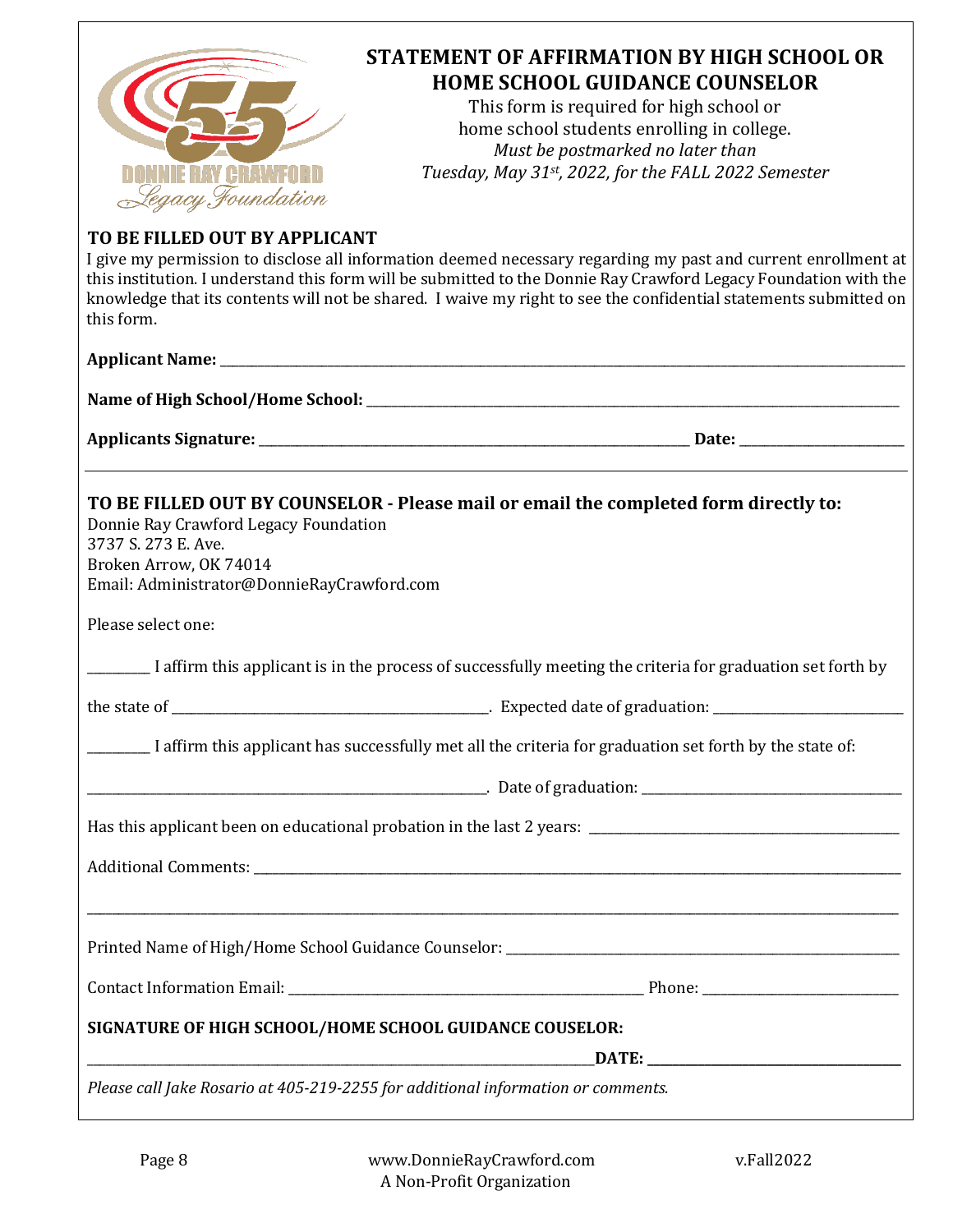

## **STATEMENT OF AFFIRMATION BY COLLEGE/UNIVERSITY ADVISOR**

This form is required for college students enrolling in college. *Must be postmarked no later than* Tuesday, May 31<sup>st</sup>, 2022, for the FALL 2022 Semester

### TO BE FILLED OUT BY APPLICANT

I give my permission to disclose all information deemed necessary regarding my past and current enrollment at this institution. I understand this form will be submitted to the Donnie Ray Crawford Legacy Foundation with the knowledge that its contents will not be shared. I waive my right to see the confidential statements submitted on this form. 

#### **Applicant Name:** \_\_\_\_\_\_\_\_\_\_\_\_\_\_\_\_\_\_\_\_\_\_\_\_\_\_\_\_\_\_\_\_\_\_\_\_\_\_\_\_\_\_\_\_\_\_\_\_\_\_\_\_\_\_\_\_\_\_\_\_\_\_\_\_\_\_\_\_\_\_\_\_\_\_\_\_\_\_\_\_\_\_\_\_\_\_\_\_\_\_\_\_\_\_\_\_\_\_\_\_\_\_\_\_\_\_\_\_

**Name of College/University:** \_\_\_\_\_\_\_\_\_\_\_\_\_\_\_\_\_\_\_\_\_\_\_\_\_\_\_\_\_\_\_\_\_\_\_\_\_\_\_\_\_\_\_\_\_\_\_\_\_\_\_\_\_\_\_\_\_\_\_\_\_\_\_\_\_\_\_\_\_\_\_\_\_\_\_\_\_\_\_\_\_\_\_\_

**Applicants Signature:** \_\_\_\_\_\_\_\_\_\_\_\_\_\_\_\_\_\_\_\_\_\_\_\_\_\_\_\_\_\_\_\_\_\_\_\_\_\_\_\_\_\_\_\_\_\_\_\_\_\_\_\_\_\_\_\_\_\_\_\_\_\_\_\_\_\_\_\_\_ **Date:** \_\_\_\_\_\_\_\_\_\_\_\_\_\_\_\_\_\_\_\_\_\_\_\_\_

## **TO BE FILLED OUT BY ADVISOR - Please mail or email the completed form directly to:**

Donnie Ray Crawford Legacy Foundation 3737 S. 273 E. Ave. Broken Arrow, OK 74014 Email: Administrator@DonnieRayCrawford.com

I affirm this applicant meets the criteria set forth by this admissions office for enrollment, is in good financial and academic standing, and is enrolled as a full-time student.

\_\_\_\_\_\_\_\_\_\_\_\_\_\_\_\_\_\_\_\_\_\_\_\_\_\_\_\_\_\_\_\_\_\_\_\_\_\_\_\_\_\_\_\_\_\_\_\_\_\_\_\_\_\_\_\_\_\_\_\_\_\_\_\_\_\_\_\_\_\_\_\_\_\_\_\_\_\_\_\_\_\_\_\_\_\_\_\_\_\_\_\_\_\_\_\_\_\_\_\_\_\_\_\_\_\_\_\_\_\_\_\_\_\_\_\_\_\_\_\_\_\_\_\_\_\_\_\_\_

Has this applicant been on educational probation in the last 2 years:  $\frac{1}{2}$   $\frac{1}{2}$   $\frac{1}{2}$   $\frac{1}{2}$   $\frac{1}{2}$   $\frac{1}{2}$   $\frac{1}{2}$   $\frac{1}{2}$   $\frac{1}{2}$   $\frac{1}{2}$   $\frac{1}{2}$   $\frac{1}{2}$   $\frac{1}{2}$   $\frac{1}{2}$   $\frac{1}{2}$ 

Additional Comments:  $\overline{\phantom{a}}$ 

Printed Name of College/University Advisor: \_\_\_\_\_\_\_\_\_\_\_\_\_\_\_\_\_\_\_\_\_\_\_\_\_\_\_\_\_\_\_\_\_\_\_\_\_\_\_\_\_\_\_\_\_\_\_\_\_\_\_\_\_\_\_\_\_\_\_\_\_\_\_\_\_\_\_\_\_\_\_\_\_\_\_\_\_

Contact Information Email:  $\Box$ 

#### **SIGNATURE OF COLLEGE/UNIVERSITY ADVISOR:**

\_\_\_\_\_\_\_\_\_\_\_\_\_\_\_\_\_\_\_\_\_\_\_\_\_\_\_\_\_\_\_\_\_\_\_\_\_\_\_\_\_\_\_\_\_\_\_\_\_\_\_\_\_\_\_\_\_\_\_\_\_\_\_\_\_\_\_\_\_\_\_\_\_\_\_\_\_\_\_\_**DATE: \_\_\_\_\_\_\_\_\_\_\_\_\_\_\_\_\_\_\_\_\_\_\_\_\_\_\_\_\_\_\_\_\_\_\_\_\_\_\_\_**

*Please call Jake Rosario at 405-219-2255 for additional information or comments.*